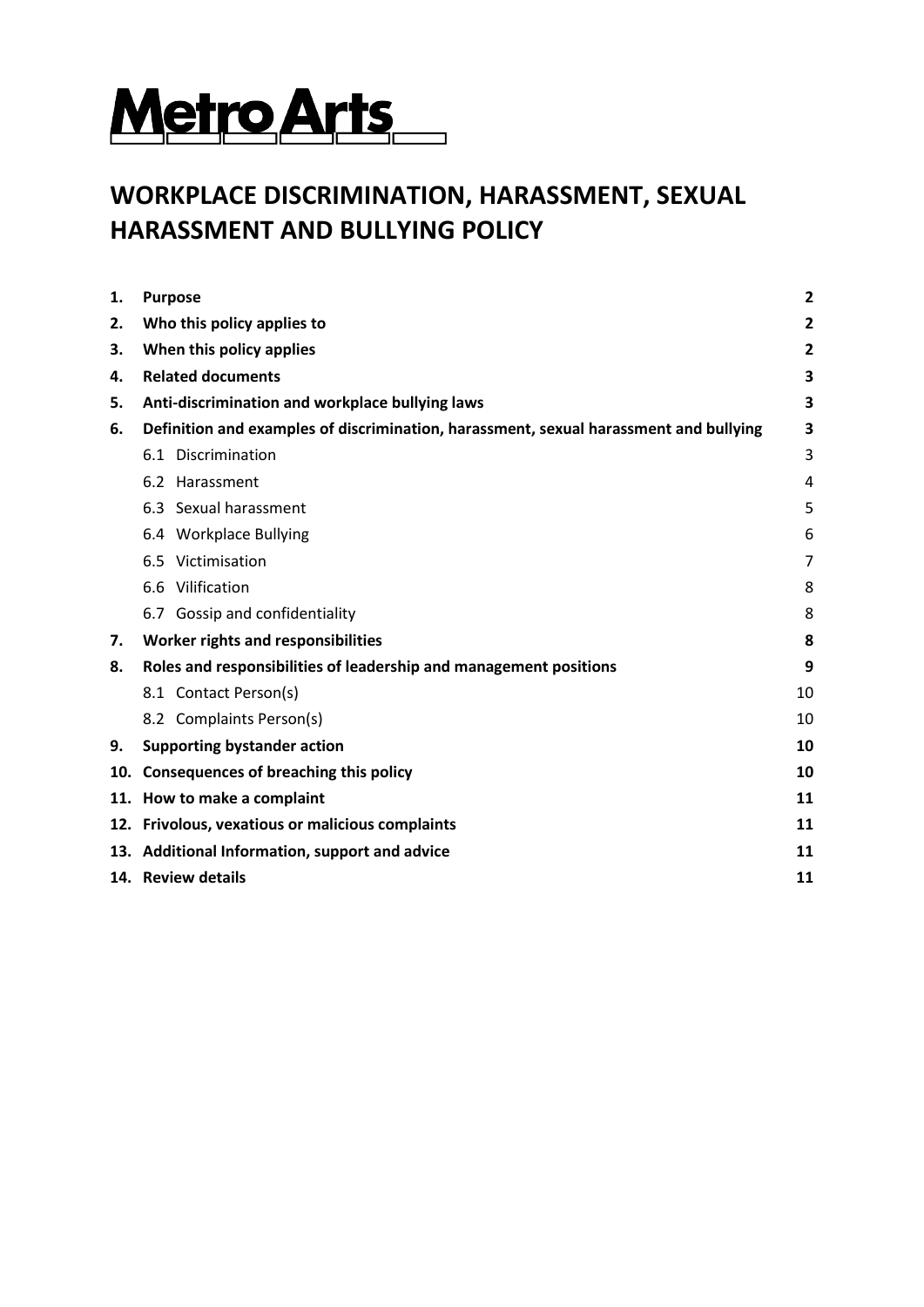### **1. Purpose**

Metro Arts Ltd, trading as Metro Arts and hereinafter referred to as 'Metro Arts', will fiercely defend the right of every employee and volunteer to perform their work without being subjected to sexual harassment, discrimination or bullying. Every employee and volunteer is responsible for providing an environment that is supportive of this aim. Everyone must treat everyone else with respect and must aim to act as a beacon for good behaviour in the workplace. Everyone working at Metro Arts is responsible for the care and protection of our people and for reporting information about suspected sexual harassment, bullying and discrimination.

Metro Arts recognises the diversity of its workforce and understands that for the business to function in the best way, all workers must be respected and valued. As such, Metro Arts endeavours to provide workers with a safe, respectful, inclusive and flexible work environment free from all forms of discrimination, harassment, sexual harassment and bullying.

All Metro Arts workers are required to treat others with dignity, courtesy and respect. By implementing this policy, Metro Arts sets out that **unlawful** discrimination, harassment, sexual harassment and bullying will **not** be tolerated. Disciplinary action, up to and including termination of employment/cessation of engagement, may be taken against workers who breach this policy.

# **2. Who this policy applies to**

This policy applies to all workers engaged by Metro Arts, which includes, but is not limited to:

- Company owners and board members;
- **EXECTER 1** Leadership and management personnel (e.g. producers, promoters, CEOs, executive directors, artistic directors, general managers, company managers, heads of department, human resources managers, managers, supervisors);
- **Production and venue personnel (e.g. actors, dancers, directors, choreographers, writers, 4** stage management, chaperones, technical crew, front of house);
- Full-time, part-time, seasonal and casual employees;
- **Job candidates, including people auditioning for roles;**
- Student placements, apprentices, work experience students/interns;
- **Contractors, sub-contractors and secondees (e.g. casting, talent and freelance agents** who have been contracted or sub-contracted for a specific purpose); and
- **•** Volunteers and anyone working in an unpaid capacity.

All workers must comply with this policy as amended from time to time. While every worker is required to comply with this policy, this policy is not incorporated as a term of any employment contract or contract for services and does not create any rights enforceable by a worker against Metro Arts. To the extent that there is an inconsistency between the law and this policy, the law will prevail.

This policy extends to every associated entity of Metro Arts within the meaning of Section 50AAA of the *Corporations Act 2001* (Cth).

# **3. When this policy applies**

This policy applies while the worker is at work. It also extends to work-related functions and to conduct outside of work where there is a sufficient connection to the workplace, including, but not limited to, the following circumstances: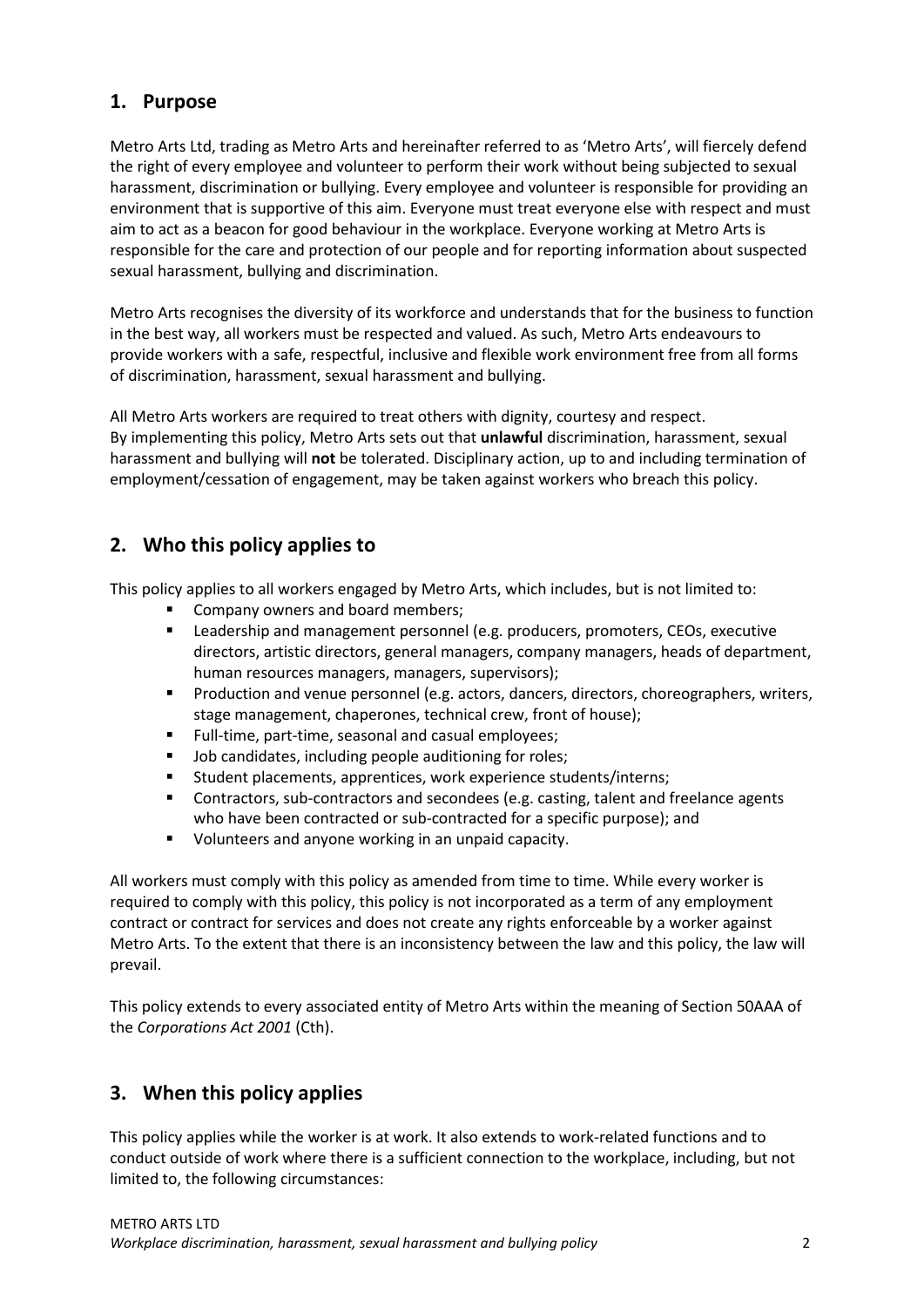- The way in which Metro Arts provides services to clients and interacts with members of the public;
- All aspects of employment; recruitment and selection; conditions and benefits; training and promotion; task allocation; shifts; hours; leave arrangements; workload; equipment and transport;
- On-site, off-site or after-hours work; work-related social functions (such as opening nights, after parties, award nights and industry events); rehearsals, tours, work-related travel, client functions, promotional activities, conferences, seminars or training sessions – wherever and whenever workers may be as a result of their Metro Arts duties;
- Use of social media and other electronic communication (e.g. emails); and
- Workers' treatment of other workers, clients, visitors and members of the public encountered in the course of undertaking their duties for Metro Arts.

# **4. Related documents**

Workers, especially managers and supervisors, are encouraged to read this policy in conjunction with other relevant policies, procedures, documents and agreements of Metro Arts including, but not limited to:

- Metro Arts' Complaint handling and investigation procedure: workplace discrimination, harassment, sexual harassment and bullying;
- Metro Arts' Code of Conduct;
- **Metro Arts' Social Media Policy;**
- **Protocols for working with Australian First Nations artists and communities;**
- **•** Disability Inclusion Action Plan;
- **Mission, vision and values statements; and**
- Enterprise bargaining agreements and Awards including the Live Performance Award 2020.

### **5. Anti-discrimination and workplace bullying laws**

Discrimination, harassment, sexual harassment and bullying are unlawful under state/territory and federal legislation. These include:

- Sex Discrimination Act 1984 (Cth);
- Racial Discrimination Act 1975 (Cth);
- Disability Discrimination Act 1992 (Cth);
- Age Discrimination Act 2004 (Cth);
- **Australian Human Rights Commission Act 1986 (Cth);**
- Fair Work Act 2009 (Cth);
- **Anti-Discrimination Act 1991 (Qld); and**
- **Work Health and Safety Act 2011 (Qld).**

# **6. Definition and examples of discrimination, harassment, sexual harassment and bullying**

#### **6.1 Discrimination**

Discrimination is **treating, or proposing to treat, someone unfavourably because of a personal characteristic protected by law**, such as sex, age, race or disability.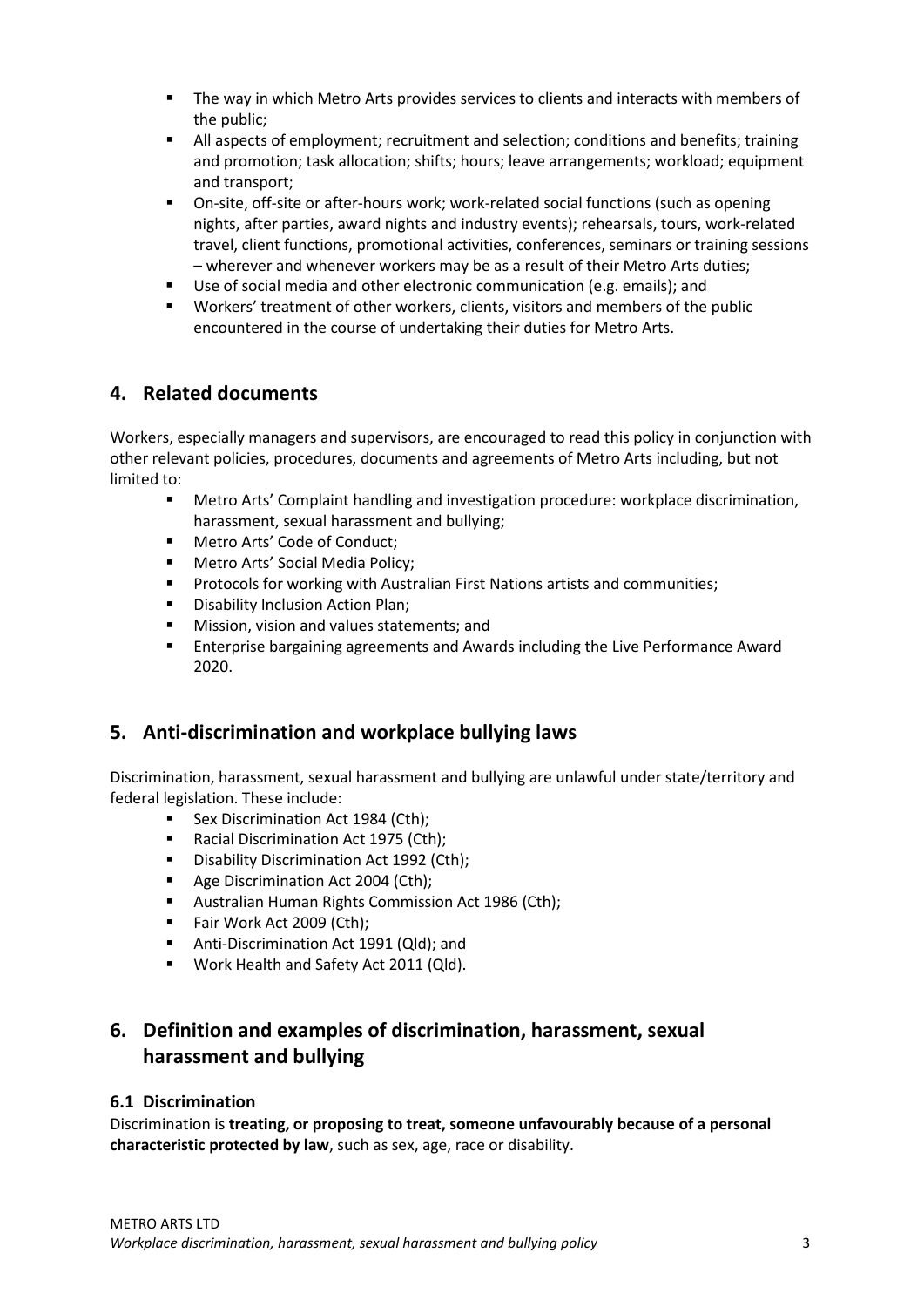It is unlawful to discriminate against someone because of a protected personal characteristic and this will not be tolerated at Metro Arts. Protected personal characteristics under federal discrimination law include, but are not limited to:

- A disability, disease or injury, including work-related injury;
- **Parental status or status as a carer;**
- Race, colour, descent, national origin or ethnic background;
- $Age;$
- Gender and gender identity;
- **Sexual orientation:**
- **Industrial activity;**
- **Religion;**
- [Pregnancy and breastfeeding;](http://www.humanrightscommission.vic.gov.au/index.php?option=com_k2&view=item&layout=item&id=id=1097&Itemid=468)
- **Marital status:**
- Political opinion:
- Social origin;
- Medical records; and
- Associating with someone who has, or is assumed to have, one of these characteristics, such as being the parent of a child with a disability.

It is also against the law to treat someone unfavourably because you assume they have a protected personal characteristic or may have it at some time in the future.

Discrimination can be either direct or indirect:

- **Direct discrimination** is usually easy to identify and occurs when a person or group of people with a particular protected characteristic (actual or assumed) are treated less favourably because of that characteristic.
- **Indirect discrimination** is less obvious and occurs when a policy or practice appears neutral, yet has the effect of discriminating against those with a particular protected characteristic.

#### **EXAMPLES OF DIRECT AND INDIRECT DISCRIMINATION**

**Direct**

- An employer refusing to hire someone based on their age
- A worker harasses another because of their race
- **Indirect**
- A policy of only offering bonuses to full time workers risks indirect discrimination on the basis of sex, as a greater proportion of part time workers are female

#### **What is not discrimination?**

In certain circumstances, it will not be unlawful discrimination to treat workers differently because of a protected personal characteristic. The main exceptions are where the discriminatory act or practice:

- Is necessary to comply with other legislation;
- Is taken because the worker cannot perform the inherent (essential) requirements of their job, even where reasonable adjustments are made;
- Is a genuine occupational requirement (an exemption may be required, depending on the law in the relevant state or territory);
- Is necessary to protect health and safety; or
- Is permitted because an exemption or 'special measure' applies. This is often referred to as 'positive discrimination' or 'affirmative action'.

#### **6.2 Harassment**

Harassment is **unwelcome and unsolicited behaviour** that a **reasonable person would consider to be offensive, intimidating, humiliating or threatening**.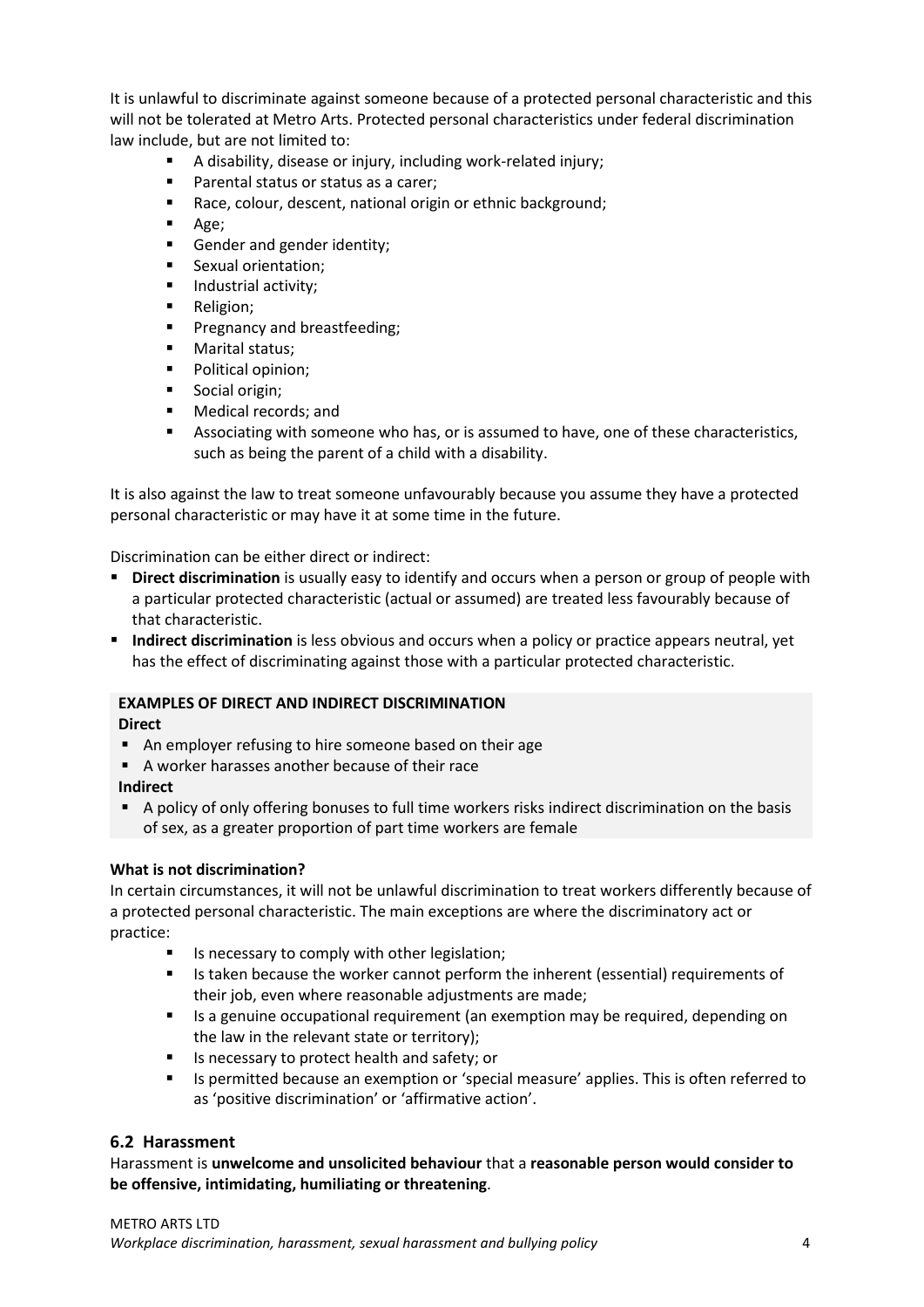It is unlawful to harass an individual or group because of a protected characteristic (such as age, sex or race, outlined above). Harassment of any kind will not be tolerated at Metro Arts. Harassment that is not related to a protected characteristic is still inappropriate in the workplace and Metro Arts will deal with such incidents accordingly.

Harassment can be physical, spoken or written. It can include, but is not limited to:

- Intimidation, verbal abuse, repeated threats or ridicule;
- Sending offensive messages by text, email or other means;
- **Derogatory comments;**
- Displaying offensive materials, pictures, comments or objects;
- Ridiculing someone because of their accent or English-speaking ability;
- **Telling offensive jokes or making practical jokes based on a protected characteristic;**
- Belittling or teasing someone based on a protected characteristic; and
- Isolating, segregating or humiliating someone based on a protected characteristic.

#### **6.3 Sexual harassment**

#### Sexual harassment is **any form of unwelcome behaviour of a sexual nature, which could be expected to make a person feel offended, humiliated or intimidated**.

It is unlawful for a worker to engage in sexual harassment, or encourage or allow another worker to do so. Sexual harassment will not be tolerated at Metro Arts.

Sexual harassment can be physical, spoken or written. It can include, but is not limited to:

- Staring or leering at a person or parts of their body;
- Excessive or unwelcome familiarity or physical contact, such as touching, hugging, kissing, pinching, massaging and brushing up against someone;
- **Suggestive comments, jokes, conversations or innuendo;**
- **Insults or taunts of a sexual nature or obscene gestures;**
- **Intrusive questions or comments about someone's private life;**
- Displaying or disseminating material such as posters, magazines or screen savers of a sexual nature;
- **Making or sending sexually explicit phone calls emails or text messages;**
- Inappropriate advances on social networking sites;
- Accessing sexually explicit internet sites in the presence of others;
- Unwelcome flirting, requests for sex or repeated unwanted requests to go out on dates;
- **If** Inappropriate or unwanted gifts; and
- **Behaviour that may also be considered to be an offence under criminal law, such as** physical or sexual assault, indecent exposure, stalking or obscene communications.

#### **Just because someone does not object to inappropriate behaviour in the workplace at the time, does not mean they are consenting to the behaviour.**

Behaviour can still be considered to be sexual harassment even if:

- It is a one-off incident;
- The person engaging in the behaviour did not intend to humiliate, intimidate or offend;
- Other people in the workplace are not offended by the behaviour; or
- The behaviour was previously an accepted practice in the workplace.

Sexual harassment may be considered work-related even if it occurs outside of the workplace, including in the digital space, or outside of normal working hours, such as on tour, during workrelated travel, or online on social media platforms or via email, or at an opening night, after party, industry event, promotional activity or conference.

All workers have the same rights and responsibilities in relation to sexual harassment.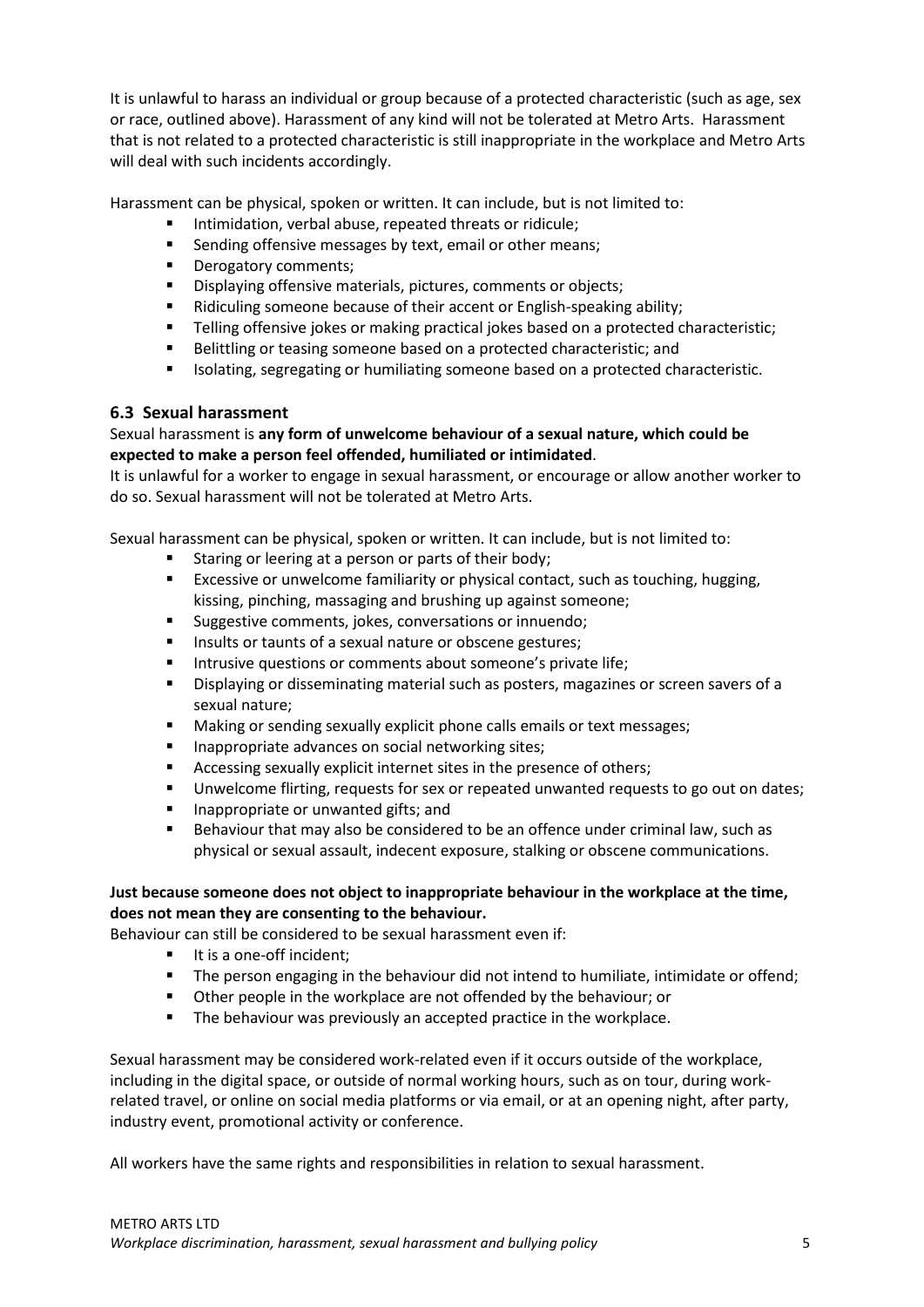**All incidents of sexual harassment – no matter how big or small or who is involved – should be reported to the appointed Complaints Person (refer to the Complaints Handling and Investigation Procedure) or relevant leadership or management position so that appropriate action can be taken.** 

#### **What is not sexual harassment?**

Where workers engage in consensual, welcome and reciprocated behaviour, this is not sexual harassment. However, appropriate professionalism is expected of all workers at all times, including in relation to workers engaging in consensual behaviour. To this end, it is the policy of Metro Arts that employees who engage in a sexual, romantic or otherwise close relationship with another employee disclose this information to the CEO and Creative Director where there is a conflict of interest.

To remove doubt, a conflict of interest arises where an employee has private interests that could improperly influence, or be seen to influence, their decisions or actions in the performance of their work-related duties. Conflicts of interest may be actual, potential or perceived.

- Actual conflicts of interest arise where there is a real conflict between an employee's workrelated duties and private interests.
- Potential conflicts of interest arise when an employee has private interests that could conflict with their work-related duties. This refers to circumstances where it is foreseeable that a conflict may arise in the future and steps should be take now to mitigate that future risk.
- Perceived conflicts of interest arise when a third party (such as work colleagues) form the view that an employee's private interests could improperly influence their decisions or actions regarding work-related duties, now or in the future.

The CEO and Creative Director will be required to brief the Metro Arts Board on the relationship, but this information will be treated as private and confidential with the rest of the staff until both employees to the relationship give direction for the relationship to be made public.

#### **6.4 Workplace Bullying**

Workplace bullying ('bullying') is where an individual or group of individuals **repeatedly behave unreasonably** to another person or group of persons at a workplace, which creates a **risk to health and safety**.

It is unlawful for a worker to engage in bullying, or encourage or allow another worker to do so. Bullying will not be tolerated at Metro Arts.

Bullying does not need to be intentional to be unlawful. Whilst one-off incidents of unreasonable behaviour may not be considered bullying, they are still inappropriate and may constitute discrimination or harassment.

Bullying can take many forms. It can be physical, spoken, written, overt or covert. Behaviours that may constitute bullying include, but are not limited to:

- **Physical intimidation or abuse;**
- Aggressive or intimidating conduct or threatening gestures;
- **Manipulation, intimidation or coercion;**
- **Threats, abuse, offensive language, shouting or belittling;**
- **Innuendo, sarcasm and other forms of demeaning language;**
- Ganging up:
- **Public humiliation or belittling;**
- **Initiation activities;**
- **Practical jokes, teasing, or ridicule;**
- **ISOLATION, EXCLUSION OF IGNORIAL PROPER** ISON
- **Inappropriate blaming:**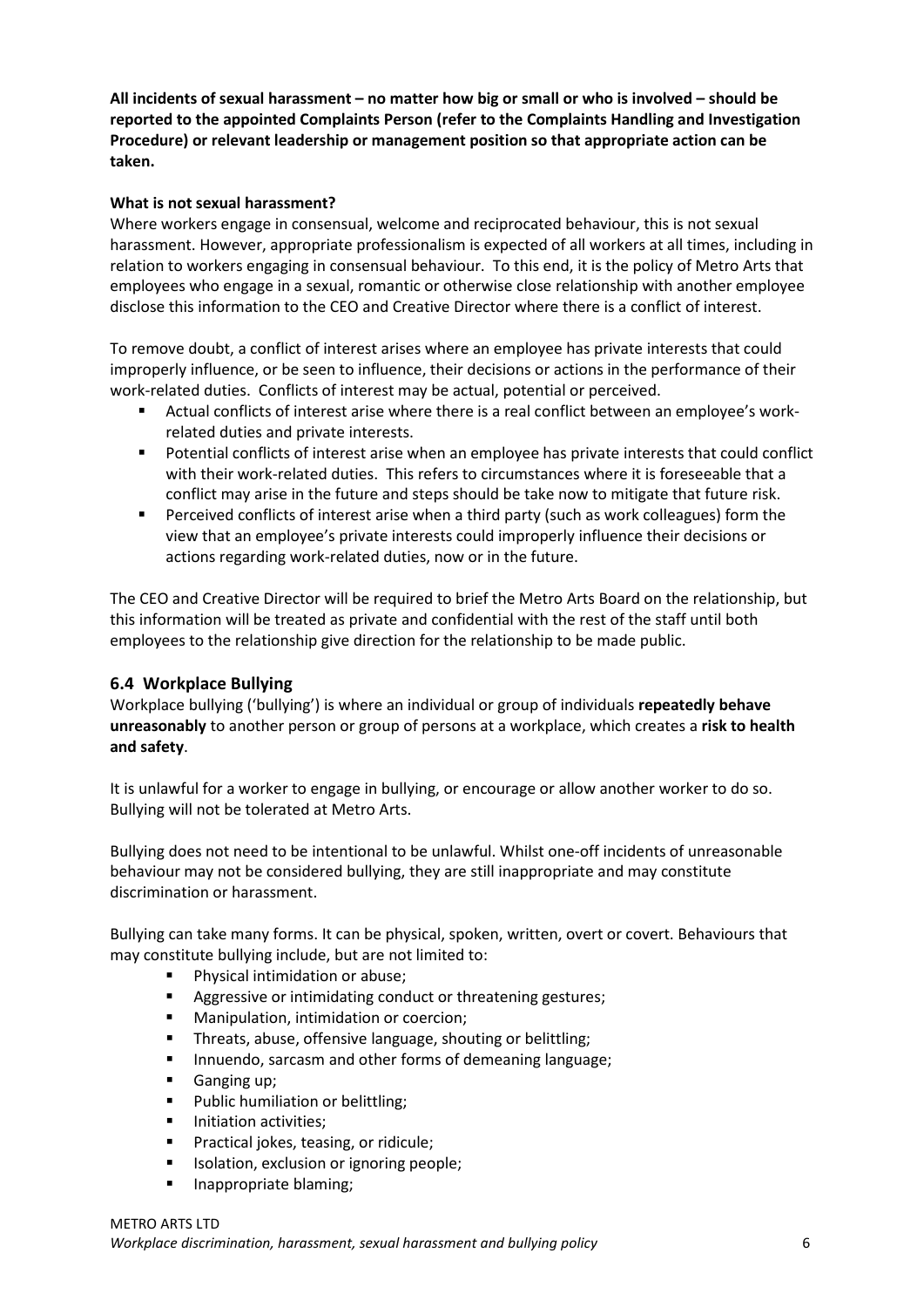- Inappropriate emails/pictures/text messages:
- Unreasonable accusations or undue unconstructive criticism;
- Allocating unpleasant, meaningless or impossible tasks;
- **Placing unreasonably high work demands on selected workers;**
- Deliberately withholding information, resources, support, supervision or consultation or equipment that a person needs to do their job or access their entitlements;
- Unreasonable refusal of requests for leave, training or other workplace benefits;
- Withholding access to opportunities;
- Deliberately changing hours of work for a person or group to inconvenience them; and
- Unreasonable timelines or constantly changing deadlines targeted at a specific person or group.

The live performance industry is creative and continually strives for artistic excellence. Achieving such artistic outcomes often involves 'pushing the boundaries'. All workers in this process should behave in a manner that is professional, appropriate and does not constitute harassment or bullying. Workplace bullying does not include reasonable management action carried out in a reasonable manner. Metro Arts has rights and obligations to effectively direct and control the way work is carried out. It is reasonable for managers and supervisors to allocate work to a worker and give fair and reasonable feedback on its workers' performance.

Examples of reasonable management action include, but are not limited to:

- **Setting reasonable performance goals, standards and deadlines;**
- **Rostering and allocating working hours where the requirements are reasonable;**
- **Transferring a worker for operational reasons:**
- **•** Deciding not to select a worker for promotion where a reasonable process is followed;
- **Disciplinary action (including investigations) taken in a reasonable manner;**
- **Informing a worker about unsatisfactory work performance or inappropriate behaviour** in an objective and confidential way;
- **Implementing organisational changes or restructuring; and**
- **Termination of employment.**

Workplace conflict is generally not considered workplace bullying. Differences of opinion and disagreements in the workplace (e.g. differences of opinion on artistic interpretation or direction) may arise without engaging in repeated, unreasonable behaviour that creates a risk to health and safety. This is because not all conflicts or disagreements have a negative impact on health or safety, and it is common within a workplace that people will have differences of opinion. Low level, taskbased differences of opinion can benefit the organisation and workers, as it may generate debate leading to new ideas and innovation, provided all workers behave in an appropriate manner.

#### **6.5 Victimisation**

Victimisation is **subjecting or threatening to subject someone to a detriment** because they have asserted their rights under equal opportunity law, made a complaint, helped someone else make a complaint, or refused to do something because it would be discrimination, harassment, sexual harassment or bullying.

It is also victimisation to threaten someone (such as a witness) who may be involved in an investigation of a complaint.

It is unlawful to victimise another person. Victimisation will not be tolerated at Metro Arts. Victimisation is a very serious breach of this policy and is likely (depending on the severity and circumstances) to result in formal disciplinary action against the perpetrator. The perpetrator may also be subject to legal proceedings under anti-discrimination or criminal law.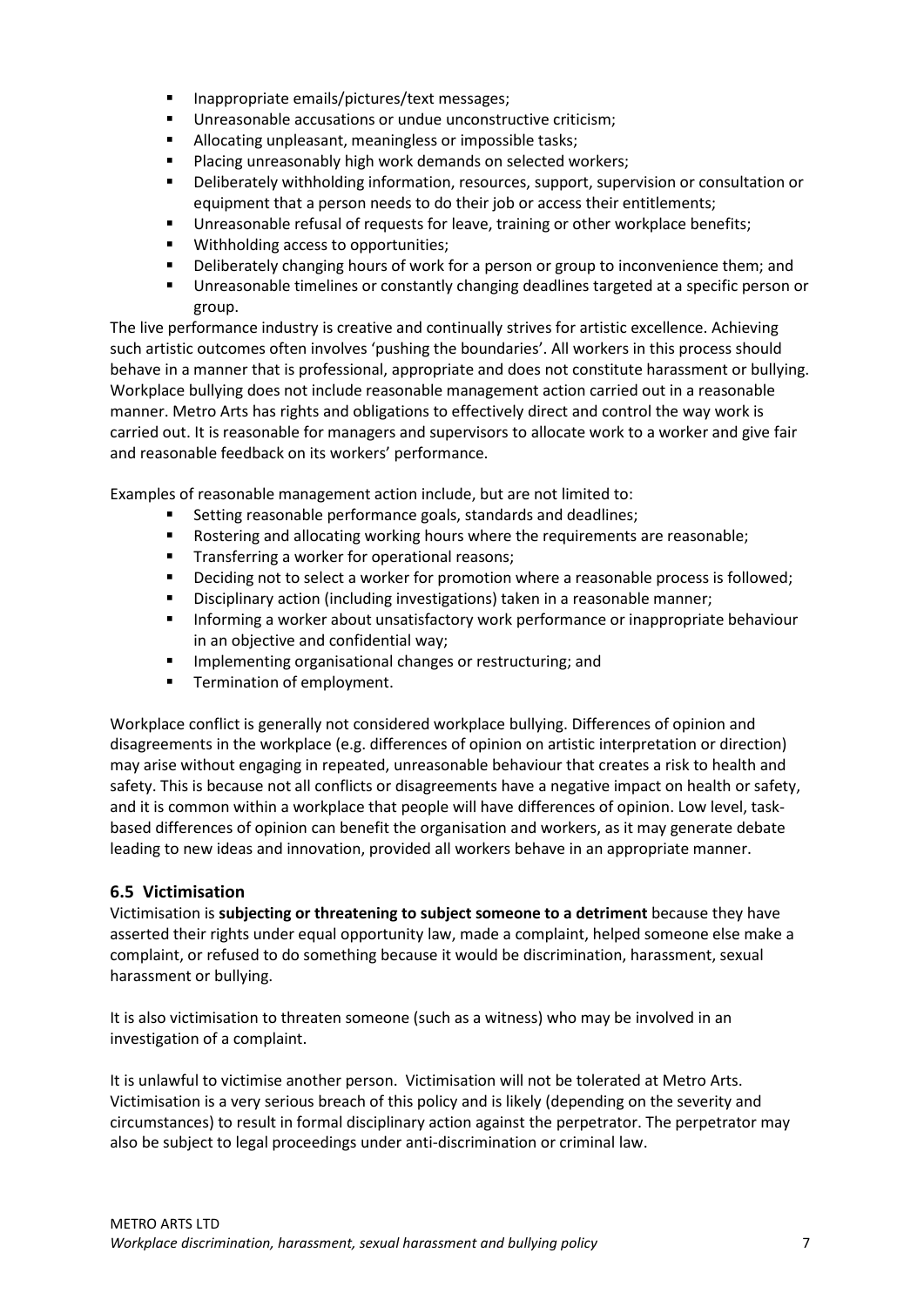#### **6.6 Vilification**

Vilification is **any public act that incites hatred, serious contempt,** or **severe ridicule** against another person or group of people due to their race (including ethno-religious origin), homosexuality, transgender status or health status.

Vilification will not be tolerated at Metro Arts and is against the law in all states (except the Northern Territory).

#### **6.7 Gossip and confidentiality**

All workers must avoid gossiping about historical matters involving current or former workers or any allegations of inappropriate workplace behaviour occurring at Metro Arts. Where a worker considers a person's behaviour to be inappropriate, the worker should raise this with the relevant leadership or management person, or report the behaviour to the Complaints Person so that appropriate action can be taken.

It is also unacceptable for workers at Metro Arts to talk with other workers, clients or suppliers, extended family or friends, or the media about any complaint of discrimination, harassment, sexual harassment or bullying that is the subject of a current complaint or investigation other than on a 'need to know' basis.

Breaching the confidentiality of a current complaint or investigation or inappropriately disclosing personal information obtained in the course of a complaint or investigation (for example, as a manager) is a serious breach of this policy and may lead to formal disciplinary action.

Those directly involved in a complaint (i.e. complainant and respondent) are entitled to seek personal and professional support, and seeking of such support (for example, from someone who has knowledge of the complaint) is not considered a breach of confidentiality.

### **7. Worker rights and responsibilities**

All workers are entitled to:

- A workplace free from discrimination, harassment, sexual harassment and bullying;
- The right to raise issues or to make an enquiry or complaint in a reasonable and respectful manner without being victimised;
- Request to have a support person (e.g. a co-worker, friend, family member or union representative) present during the complaints process;
- Reasonable flexibility in working arrangements, especially where needed to accommodate family responsibilities, disability, religious beliefs or culture; and
- Have recruitment and selection decisions based on merit and not affected by irrelevant personal characteristics (unless permitted by law).

All workers must:

- Comply with the standards of behaviour outlined in this policy, the Code of Conduct and other related policies;
- Treat everyone with dignity, courtesy and respect at all times;
- Where appropriate, offer support to people who experience discrimination, harassment, sexual harassment and bullying, such as providing information about how to make a complaint;
- Avoid gossip about historical matters or matters that are subject of a current complaint or investigation;
- **Respect the confidentiality of complaint resolution procedures;**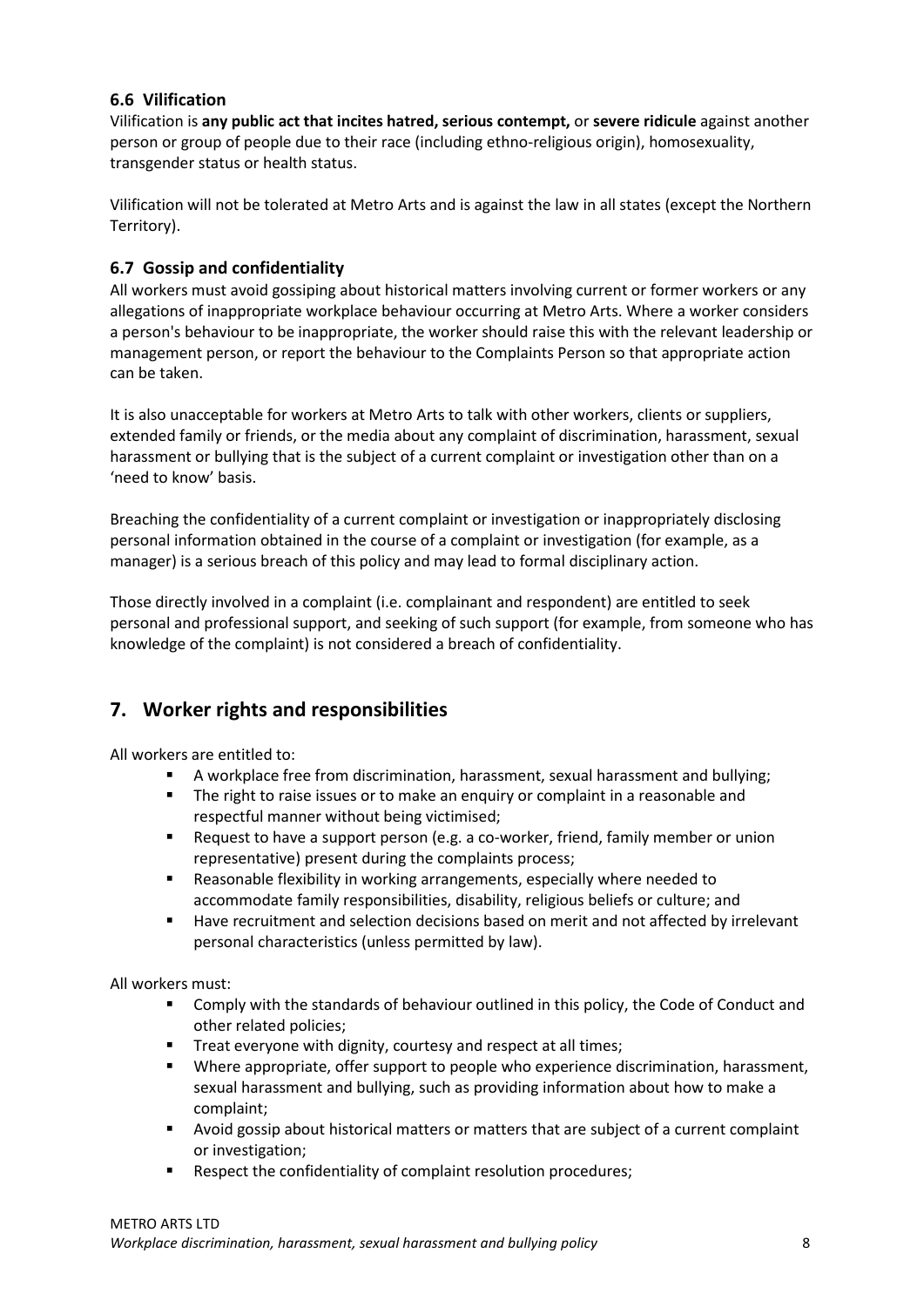- Where applicable, assist and cooperate in the investigation of complaints made under this policy;
- **Participate in training provided by Metro Arts around workplace discrimination,** harassment, sexual harassment and bullying; and
- Take bystander action (if safe to do so) if they see or hear about discrimination, harassment, sexual harassment or bullying in the workplace.

## **8. Roles and responsibilities of leadership and management positions**

In addition to the responsibilities of workers, personnel in leadership and management positions (e.g. producers, promoters, CEOs, executive directors, artistic directors, general managers, company managers, stage managers, heads of department, supervisors, human resource managers, board members) must also:

- **Model appropriate standards of behaviour;**
- Take steps to educate and make workers aware of their obligations under this policy, the Code of Conduct and other related policies, and the law;
- **Treat all workplace incidents seriously and take immediate action where a complaint is** made;
- **Inform a complainant that they can raise the matter with police, if the allegations are of** a criminal nature and that the complainant will be provided with appropriate support to do so;
- Act fairly to resolve issues and enforce workplace behavioural standards, making sure relevant parties are heard;
- Where appropriate, help workers resolve complaints informally;
- **EXECTE:** Refer formal complaints about breaches of this policy to the appropriate Complaints Person for investigation;
- **Use their best endeavours to prevent workers who raise an issue or make a complaint** from being victimised and taking steps to address the issue where it occurs;
- Provide workers (including bystanders) with information about the support available to them;
- Make recruitment and job selection decisions based on merit that is, the skills and abilities of the candidate as measured against the inherent requirements of the position – regardless of personal characteristics, other than where it is lawful to do so;
- **Not ask discriminatory questions or request information during a recruitment process,** unless it is directly relevant to a genuine requirement of the position; and
- **Reasonably consider requests for flexible working arrangements.**

Furthermore, personnel in senior leadership positions (e.g. CEOs, executive directors, creative directors, general managers, board members), including owners must also:

- Monitor the effectiveness of this policy, the Code of Conduct and other related policies;
- Review and update the information within the policy, the Code of Conduct and other related policies so that it remains relevant;
- Provide training or guidance to workers regarding discrimination, harassment, sexual harassment and bullying and how to make a complaint or take bystander action;
- Provide training or guidance to managers on this policy, the Code of Conduct, the complaints process and other related polices and mechanisms to support workers to make a complaint or take bystander action; and
- **Promote this policy, the Code of Conduct and other related policies throughout Metro** Arts.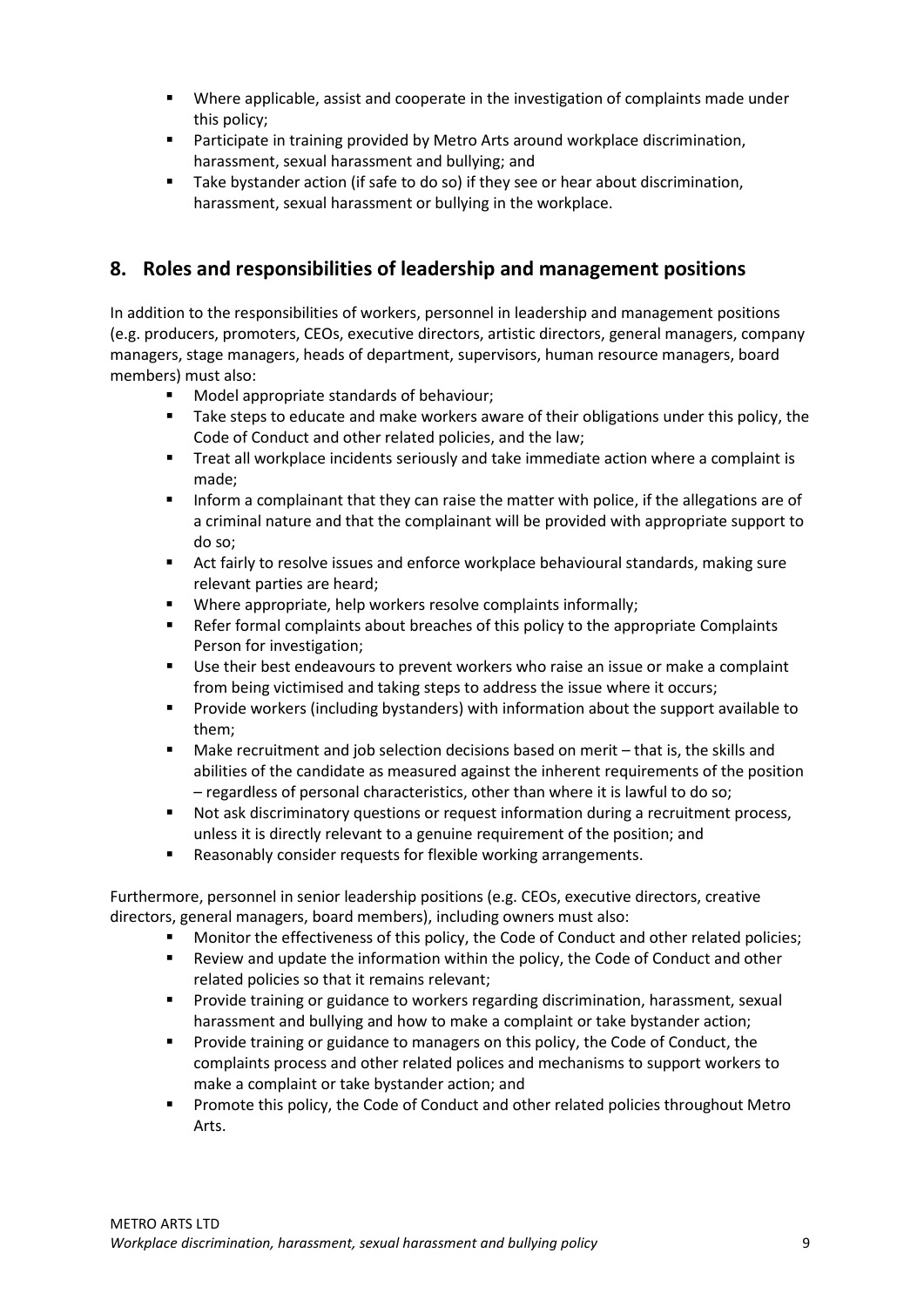#### **8.1 Contact Person(s)**

Contact Persons are available to support workers who are experiencing workplace discrimination, harassment, sexual harassment or bullying, or who need support to take bystander action.

Contact Persons are workers who have been trained to provide confidential and impartial information and support to help workers make an informed decision about how to try to resolve an issue.

Contact Persons cannot provide legal advice or resolve complaints; however, they can act as a support person to someone experiencing discrimination, harassment, sexual harassment or bullying, or a bystander, and can provide information relating to external support services and organisational policies and procedures. Contact Persons are also able to attend mediation sessions or complaints meetings as a support person.

#### **Refer to the Complaints Handling and Investigation Procedure for further details.**

#### **8.2 Complaints Person(s)**

Complaints Persons are responsible for investigating all complaints of workplace discrimination, harassment, sexual harassment, and bullying, including by conducting interviews with workers and providing advice to the relevant leadership and management personnel (e.g. producers, promoters, human resources team, managers/supervisors) on the outcome of the complaint and any disciplinary measures in response to a complaint. **Refer to the Complaints Handling and Investigation Procedure for further details.**

Complaints Persons are impartial and will not have any direct relationship with the workers involved in the complaint, either as a manager or otherwise. There may be instances where an external Complaints Person will need to be engaged.

### **9. Supporting bystander action**

In order to promote a safe, equitable and respectful workplace, Metro Arts encourages all workers to take appropriate action (in accordance with this policy) if they witness or hear about workplace discrimination, harassment, sexual harassment and bullying.

- **See:** Know where the line is. If you see or hear something that makes you feel uncomfortable, don't ignore it.
- **Talk:** It takes courage to speak up. Talk with your boss, your colleagues or with the person who is crossing the line.
- **Support:** Don't underestimate the power of support. It can help a colleague stand up and take action.

For information about the sorts of bystander action workers can take, se[e www.knowtheline.com.au](http://www.knowtheline.com.au/)

Victimisation of someone taking bystander action is unlawful and will not be tolerated.

### **10. Consequences of breaching this policy**

If a worker engages in discrimination, harassment, sexual harassment, bullying, vilification or victimisation, or otherwise breaches this policy, they may be subject to disciplinary action which may lead to the termination of their employment or engagement with Metro Arts.